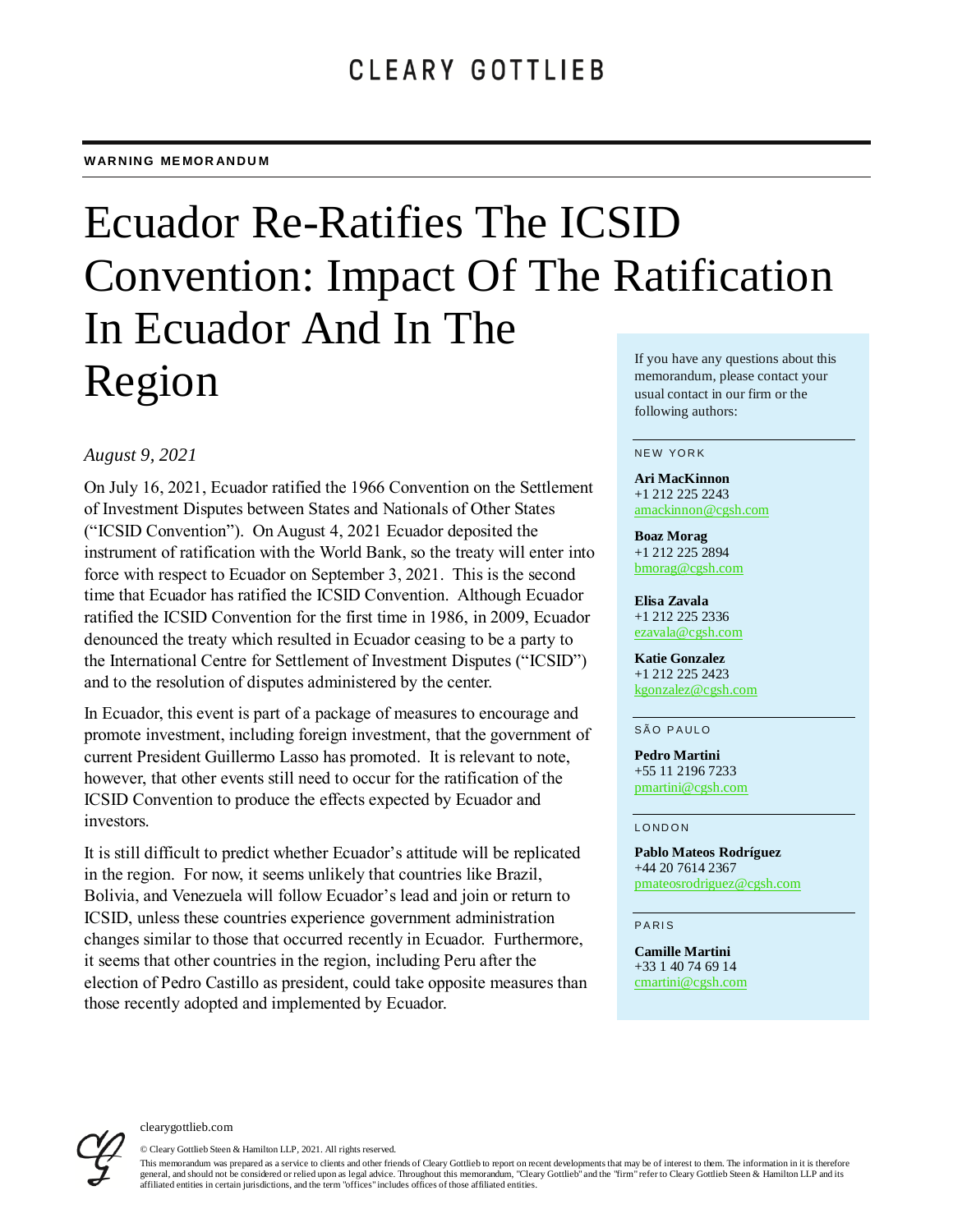### **1. Historical Background: Ecuador Was A Party To ICSID But Later Withdrew**

Ecuador first signed the ICSID Convention in 1986. Then, in 2007, under the government of Rafael Correa, Ecuador took steps to limit the effects of the treaty, characterizing ICSID as an instrument of "colonialism."<sup>1</sup> In December of the same year, Ecuador sent a communication to the ICSID Secretariat in order to exclude the jurisdiction of the center with respect to disputes relating to oil, gas, and mining.  $2$ 

Finally, in 2009, Ecuador denounced the ICSID Convention. Such decision took effect as of January 7, 2010, when Ecuador deposited its denunciation with the World Bank. 3 In addition, in May 2017, Ecuador withdrew from the bilateral investment treaties ("BITs") entered into with 16 countries: Argentina, Bolivia, Canada, Chile, China, France, Germany, Italy, the Netherlands, Peru, Spain, Sweden, Switzerland, the United Kingdom, the United States, and Venezuela.<sup>4</sup> It is not entirely clear whether its withdrawal had the effects sought by Ecuador, since Ecuador was recently ordered to pay significant sums to foreign investors following awards in investor-state arbitrations.<sup>5</sup>

# **2. Recent Developments: Ecuador Ratifies The ICSID Convention For The Second Time**

2.1 Ecuador Signs The ICSID Convention

Guillermo Lasso assumed the presidency of Ecuador on May 24, 2021. In his presidential campaign<sup>6</sup> and during the first days of his administration, he has focused on reactivating the economy and implementing measures to encourage investment, including foreign investment.<sup>7</sup> As part of these efforts, Ecuador re-signed the ICSID Convention.<sup>8</sup>

# 2.2 The Constitutional Court Confirms The Constitutionality Of The Ratification Of The ICSID Convention

Once the ICSID Convention was signed, according to Ecuador's Law of Jurisdictional Guarantees, it was necessary for the Constitutional Court to determine whether the treaty required approval by the legislature.<sup>9</sup> In cases where the Constitutional Court determines that such approval is necessary, then the National Assembly must give its consent before the treaty in question can be ratified by the President.

The discussion before the Constitutional Court focused on the application of articles 419(7) and 422 of the Constitution, which prevent "ceding sovereign jurisdiction to international arbitration in contractual or commercial disputes between the State and private natural or juridical persons." Some argued that the ratification of the ICSID Convention did not produce such effect since participating would not result in acceding to the jurisdiction of ICSID tribunals as long as BITs with an ICSID arbitration clause are not

### <sup>6</sup> [https://guillermolasso.ec/wp-](https://guillermolasso.ec/wp-content/uploads/2020/10/Plan-de-Gobierno-Lasso-Borrero-2021-2025-1.pdf)

[content/uploads/2020/10/Plan-de-Gobierno-Lasso-Borrero-](https://guillermolasso.ec/wp-content/uploads/2020/10/Plan-de-Gobierno-Lasso-Borrero-2021-2025-1.pdf)[2021-2025-1.pdf.](https://guillermolasso.ec/wp-content/uploads/2020/10/Plan-de-Gobierno-Lasso-Borrero-2021-2025-1.pdf)

<sup>7</sup> *See* Official Gazette No. 079, General Secretariat of Communication of the Presidency of Ecuador, June 21, 2021[, https://www.comunicacion.gob.ec/el-ecuador-del](https://www.comunicacion.gob.ec/el-ecuador-del-encuentro-da-pasos-firmes-para-la-atraccion-de-inversiones-y-confianza-internacional/)[encuentro-da-pasos-firmes-para-la-atraccion-de-inversiones](https://www.comunicacion.gob.ec/el-ecuador-del-encuentro-da-pasos-firmes-para-la-atraccion-de-inversiones-y-confianza-internacional/)[y-confianza-internacional/.](https://www.comunicacion.gob.ec/el-ecuador-del-encuentro-da-pasos-firmes-para-la-atraccion-de-inversiones-y-confianza-internacional/) [8](http://arbitrationblog.kluwerarbitration.com/2021/06/30/ecuador-signs-the-icsid-convention-next-steps-for-entry-into-force/#:~:text=The%20purpose%20of%20the%20ICSID,not)%20by%20a%20different%20instrument)

[http://arbitrationblog.kluwerarbitration.com/2021/06/30/ecu](http://arbitrationblog.kluwerarbitration.com/2021/06/30/ecuador-signs-the-icsid-convention-next-steps-for-entry-into-force/#:~:text=The%20purpose%20of%20the%20ICSID,not)%20by%20a%20different%20instrument) [ador-signs-the-icsid-convention-next-steps-for-entry-into](http://arbitrationblog.kluwerarbitration.com/2021/06/30/ecuador-signs-the-icsid-convention-next-steps-for-entry-into-force/#:~:text=The%20purpose%20of%20the%20ICSID,not)%20by%20a%20different%20instrument)[force/#:~:text=The%20purpose%20of%20the%20ICSID,not](http://arbitrationblog.kluwerarbitration.com/2021/06/30/ecuador-signs-the-icsid-convention-next-steps-for-entry-into-force/#:~:text=The%20purpose%20of%20the%20ICSID,not)%20by%20a%20different%20instrument) [\)%20by%20a%20different%20instrument.](http://arbitrationblog.kluwerarbitration.com/2021/06/30/ecuador-signs-the-icsid-convention-next-steps-for-entry-into-force/#:~:text=The%20purpose%20of%20the%20ICSID,not)%20by%20a%20different%20instrument) 9

[https://www.elcomercio.com/actualidad/politica/presidente](https://www.elcomercio.com/actualidad/politica/presidente-lasso-ratifica-retorno-ciadi.html)[lasso-ratifica-retorno-ciadi.html.](https://www.elcomercio.com/actualidad/politica/presidente-lasso-ratifica-retorno-ciadi.html)

l <sup>1</sup> [https://latinlawyer.com/ecuador-ratifies-icsid-convention.](https://latinlawyer.com/ecuador-ratifies-icsid-convention) <sup>2</sup> [https://www.scielo.br/j/seq/a/](https://www.scielo.br/j/seq/a/vGsHRG5KDXTgSFB6GkjMGzv/?lang=en) 

[vGsHRG5KDXTgSFB6GkjMGzv/?lang=en.](https://www.scielo.br/j/seq/a/vGsHRG5KDXTgSFB6GkjMGzv/?lang=en)

<sup>3</sup> [http://arbitrationblog.kluwerarbitration.com/2021/06/30/](http://arbitrationblog.kluwerarbitration.com/2021/06/30/ecuador-signs-the-icsid-convention-next-steps-for-entry-into-force/#:~:text=The%20purpose%20of%20the%20ICSID,not)%20by%20a%20different%20instrument)  [ecuador-signs-the-icsid-convention-next-steps-for-entry](http://arbitrationblog.kluwerarbitration.com/2021/06/30/ecuador-signs-the-icsid-convention-next-steps-for-entry-into-force/#:~:text=The%20purpose%20of%20the%20ICSID,not)%20by%20a%20different%20instrument)[into](http://arbitrationblog.kluwerarbitration.com/2021/06/30/ecuador-signs-the-icsid-convention-next-steps-for-entry-into-force/#:~:text=The%20purpose%20of%20the%20ICSID,not)%20by%20a%20different%20instrument)[force/#:~:text=The%20purpose%20of%20the%20ICSID,not](http://arbitrationblog.kluwerarbitration.com/2021/06/30/ecuador-signs-the-icsid-convention-next-steps-for-entry-into-force/#:~:text=The%20purpose%20of%20the%20ICSID,not)%20by%20a%20different%20instrument)

[<sup>\)%20</sup>by%20a%20different%20instrument.](http://arbitrationblog.kluwerarbitration.com/2021/06/30/ecuador-signs-the-icsid-convention-next-steps-for-entry-into-force/#:~:text=The%20purpose%20of%20the%20ICSID,not)%20by%20a%20different%20instrument) *See* ICSID Convention, Article 71.

<sup>4</sup> [https://www.iisd.org/itn/es/2017/06/12/ecuador-](https://www.iisd.org/itn/es/2017/06/12/ecuador-denounces-its-remaining-16-bits-and-publishes-caitisa-audit-report/)

[denounces-its-remaining-16-bits-and-publishes-caitisa](https://www.iisd.org/itn/es/2017/06/12/ecuador-denounces-its-remaining-16-bits-and-publishes-caitisa-audit-report/)[audit-report/.](https://www.iisd.org/itn/es/2017/06/12/ecuador-denounces-its-remaining-16-bits-and-publishes-caitisa-audit-report/)

<sup>5</sup> [https://www.law360.com/articles/1407436/oil-co-reaches](https://www.law360.com/articles/1407436/oil-co-reaches-deal-with-ecuador-over-412m-award)[deal-with-ecuador-over-412m-award.](https://www.law360.com/articles/1407436/oil-co-reaches-deal-with-ecuador-over-412m-award) For more information on the effects of the denunciation of the ICSID Convention in Venezuela: [https://www.clearygottlieb.com/-](https://www.clearygottlieb.com/-/media/files/why-venezuelas-bondholders-must-litigate-not-arbitrate_richcooper_boazmorag121517.pdf)

[<sup>/</sup>media/files/why-venezuelas-bondholders-must-litigate-not](https://www.clearygottlieb.com/-/media/files/why-venezuelas-bondholders-must-litigate-not-arbitrate_richcooper_boazmorag121517.pdf)[arbitrate\\_richcooper\\_boazmorag121517.pdf.](https://www.clearygottlieb.com/-/media/files/why-venezuelas-bondholders-must-litigate-not-arbitrate_richcooper_boazmorag121517.pdf)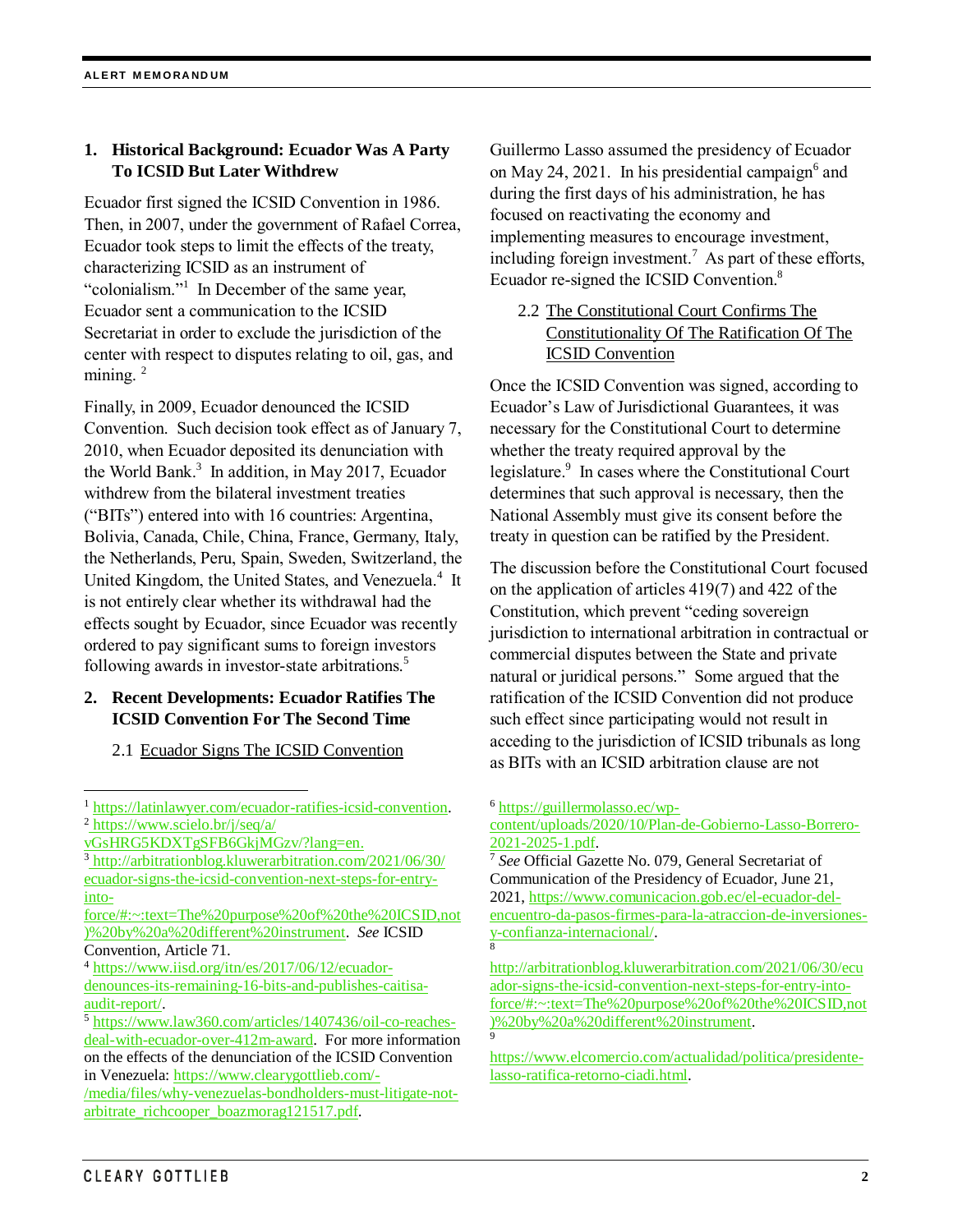signed. Others understood that the signature of the treaty already implied an unconstitutional surrendering of sovereign jurisdiction.

The first of these viewpoints ultimately prevailed and on June 30, 2021, the plenary of the Constitutional Court resolved, by means of a decision against which no appeals were allowed, that the ratification of the ICSID Convention does not require the approval of the National Assembly, and also that a constitutionality opinion by such court i would not be needed. 10 The Constitutional Court therefore determined that none of the grounds that require parliamentary approval were applicable to the ratification of the ICSID Convention. $11$  However, it seems that the discussion revolving around the constitutionality of signing the ICSID Convention could arise when signing other investment instruments. It could be the case that the Constitutional Court, and eventually the National Assembly, could prevent Ecuador from entering into various BITs, thereby depriving the ICSID Convention of practical effects.

# 2.3 Ratification Of The ICSID Convention And Deposit Of The Instrument

Articles 147(10) and 418 of the Constitution of Ecuador allow the President to ratify international treaties. Using those powers,, President Lasso officially ratified the ICSID Convention, through Executive Decree 122 on July 16,  $2021$ .<sup>12</sup>

Generally, ratification of the ICSID Convention becomes effective once the instrument of ratification is deposited with the World Bank. This occurred on

August 4,  $2021$ ,<sup>13</sup> and pursuant to Article 68(2) of the ICSID Convention, the treaty will enter into force with respect to Ecuador 30 days later, *i.e*., on September 3, 2021.<sup>14</sup> From then on, Ecuador may participate in ICSID arbitrations, and may have a representative at the center. 15

### **3. Next Steps: Expected Effects Of Ratification**

Ratification and deposit of the instrument are not sufficient for an investor to initiate an ICSID arbitration against Ecuador. It is also necessary for an investor to have entered into an agreement with an arbitration clause in which the parties agree to submit their disputes to  $\text{ICSID}$ ,<sup>16</sup> or that the investor's State has signed a BIT or other instrument (*e.g*., a Free Trade Agreement) with the host country of the investor that provides that disputes that arise in relation to the investment will be resolved through ICSID arbitration.

Regardless, Ecuador's decision to ratify the ICSID Convention is a positive first step for investors. It is also positive for Ecuador since entering into the ICSID Convention and BITs will likely lead to an increase in foreign investment. Indeed, Ecuador is currently negotiating BITs with other countries such as Brazil, Canada, Switzerland,<sup>17</sup> and probably Mexico.<sup>18</sup> Once the text of those treaties is known, it will be important for investors to review the dispute resolution clauses, which may direct disputes to ICSID, but could also establish, for example, that other centers, such as the United Nations Commission on International Trade Law (UNCITRAL), or permanent courts, such as the Permanent Court of Arbitration, can administer the

17

[https://www.elcomercio.com/actualidad/negocios/ecuador](https://www.elcomercio.com/actualidad/negocios/ecuador-suiza-negocios-convenio-bilateral.html)[suiza-negocios-convenio-bilateral.html;](https://www.elcomercio.com/actualidad/negocios/ecuador-suiza-negocios-convenio-bilateral.html)

[https://apnews.com/article/868aab69f4ed98f5526642cc217e](https://apnews.com/article/868aab69f4ed98f5526642cc217ec683) [c683.](https://apnews.com/article/868aab69f4ed98f5526642cc217ec683)

<sup>18</sup> [https://www.swissinfo.ch/spa/ecuador-](https://www.swissinfo.ch/spa/ecuador-m%C3%A9xico_ecuador-espera-la-respuesta-de-m%C3%A9xico-para-negociar-el-tlc--dice-ministro/46845976)

[m%C3%A9xico\\_ecuador-espera-la-respuesta-de](https://www.swissinfo.ch/spa/ecuador-m%C3%A9xico_ecuador-espera-la-respuesta-de-m%C3%A9xico-para-negociar-el-tlc--dice-ministro/46845976)[m%C3%A9xico-para-negociar-el-tlc--dice](https://www.swissinfo.ch/spa/ecuador-m%C3%A9xico_ecuador-espera-la-respuesta-de-m%C3%A9xico-para-negociar-el-tlc--dice-ministro/46845976)[ministro/46845976.](https://www.swissinfo.ch/spa/ecuador-m%C3%A9xico_ecuador-espera-la-respuesta-de-m%C3%A9xico-para-negociar-el-tlc--dice-ministro/46845976)

l

<sup>10</sup> Constitutional Court of Ecuador, Opinion No. 5-21-TI/21, June 30, 2021,

[http://esacc.corteconstitucional.gob.ec/storage/api/v1/10\\_D](http://esacc.corteconstitucional.gob.ec/storage/api/v1/10_DWL_FL/e2NhcnBldGE6J3RyYW1pdGUnLCB1dWlkOidiNDJlODMyYy01MDc4LTQxMDktYWMwMy0xOTc2YzdiNzUyNTUucGRmJ30) [WL\\_FL/e2NhcnBldGE6J3RyYW1pdGUnLCB1dWlkOidiN](http://esacc.corteconstitucional.gob.ec/storage/api/v1/10_DWL_FL/e2NhcnBldGE6J3RyYW1pdGUnLCB1dWlkOidiNDJlODMyYy01MDc4LTQxMDktYWMwMy0xOTc2YzdiNzUyNTUucGRmJ30) [DJlODMyYy01MDc4LTQxMDktYWMwMy0xOTc2Yzdi](http://esacc.corteconstitucional.gob.ec/storage/api/v1/10_DWL_FL/e2NhcnBldGE6J3RyYW1pdGUnLCB1dWlkOidiNDJlODMyYy01MDc4LTQxMDktYWMwMy0xOTc2YzdiNzUyNTUucGRmJ30) [NzUyNTUucGRmJ30=](http://esacc.corteconstitucional.gob.ec/storage/api/v1/10_DWL_FL/e2NhcnBldGE6J3RyYW1pdGUnLCB1dWlkOidiNDJlODMyYy01MDc4LTQxMDktYWMwMy0xOTc2YzdiNzUyNTUucGRmJ30).

<sup>&</sup>lt;sup>11</sup> Constitutional Court of Ecuador, Opinion No. 5-21-TI/21, June 30, 2021,

[http://esacc.corteconstitucional.gob.ec/storage/api/v1/10\\_D](http://esacc.corteconstitucional.gob.ec/storage/api/v1/10_DWL_FL/e2NhcnBldGE6J3RyYW1pdGUnLCB1dWlkOidiNDJlODMyYy01MDc4LTQxMDktYWMwMy0xOTc2YzdiNzUyNTUucGRmJ30) [WL\\_FL/e2NhcnBldGE6J3RyYW1pdGUnLCB1dWlkOidiN](http://esacc.corteconstitucional.gob.ec/storage/api/v1/10_DWL_FL/e2NhcnBldGE6J3RyYW1pdGUnLCB1dWlkOidiNDJlODMyYy01MDc4LTQxMDktYWMwMy0xOTc2YzdiNzUyNTUucGRmJ30) [DJlODMyYy01MDc4LTQxMDktYWMwMy0xOTc2Yzdi](http://esacc.corteconstitucional.gob.ec/storage/api/v1/10_DWL_FL/e2NhcnBldGE6J3RyYW1pdGUnLCB1dWlkOidiNDJlODMyYy01MDc4LTQxMDktYWMwMy0xOTc2YzdiNzUyNTUucGRmJ30) [NzUyNTUucGRmJ30=](http://esacc.corteconstitucional.gob.ec/storage/api/v1/10_DWL_FL/e2NhcnBldGE6J3RyYW1pdGUnLCB1dWlkOidiNDJlODMyYy01MDc4LTQxMDktYWMwMy0xOTc2YzdiNzUyNTUucGRmJ30).

<sup>&</sup>lt;sup>12</sup> Ecuadorian Executive Decree No. 122, June 30, 2021, [https://www.presidencia.gob.ec/.](https://www.presidencia.gob.ec/)

<sup>13</sup> [https://www.eluniverso.com/noticias/economia/ecuador](https://www.eluniverso.com/noticias/economia/ecuador-ratifica-el-convenio-del-ciadi-nota/)[ratifica-el-convenio-del-ciadi-nota/.](https://www.eluniverso.com/noticias/economia/ecuador-ratifica-el-convenio-del-ciadi-nota/)

<sup>&</sup>lt;sup>14</sup> ICSID Convention, Article 68(2).

<sup>15</sup> *See* ICSID Convention, Article 4.

<sup>16</sup> *See* ICSID Convention, Article 36.